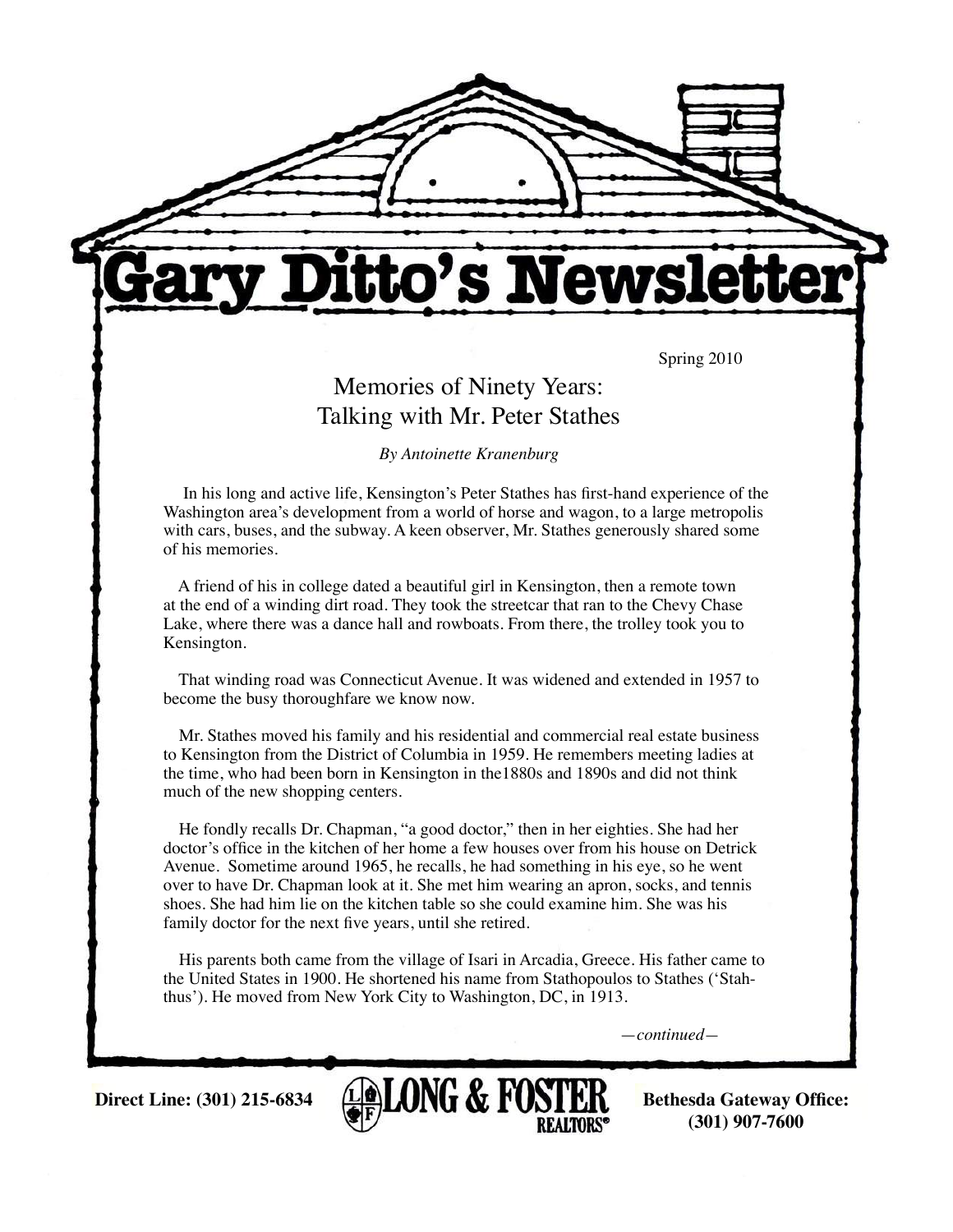#### **Peter Stathes** — *continued*

 In Washington, DC, his father roomed with two others— a cousin, and his mother's brother. To marry, a dowry (a "prika") was a must. Money for "bread" was a priority.

 In 1920 he went back to the village in Greece to marry. His roommate had told him, "I have a sister. Go see her."

 The young woman hadn't known him, but she liked him. Her first question to him: "You are not a farmer, are you?" While the young couple was living in DC, he was a waiter in Washington's big hotels. He also opened small restaurants.

 Peter Stathes was born at his parents' home in 1915 at Ninth and G streets N.W. in Washington, DC. All five children were born at home with the help of a midwife. His actual birthday is December 2. However, his birth certificate says December 3, because the doctor came the next day.

 As a boy, for a fifty-cent lunch and a haircut, he herded cattle at the Soldier's Home. His boyhood home on Park Place NW faced the grounds of Soldier's Home. It was a basically poor and lower-middle-class neighborhood of Jews, Italians, and Greeks, many of whom couldn't speak English.

 Four families on his street kept a horse and wagon for recreation, and had a barn in the back. There were a lot of horses in the city then, and twenty-five working farms within the District of Columbia.

 The family was living at 1807 Irving Street N.W. when his baby sister Iona was born. He was in morning Kindergarten half a day at Monroe School on Columbia Road, and came home from school.

 His mother, 5 feet 2 inches tall, and stout, told him, in no uncertain terms, "Go get Yaya, I need her right away!" Yaya was the midwife, elderly and heavy. He got her to come over and was told, "Go out and play and don't come back till five and dinner time!"

 "The best part of my life is working," he says. At age seven, he delivered newspapers. He started caddying at nine. Now, at age 94, he plays golf most afternoons when the weather is good.

 He went to college on a football scholarship and paid his own way. This was during the severe Depression of the 1930s. To earn money, he worked as a common laborer with a construction company. The company made him construction boss. In 1936, he was a salesman for Shannon and Luchs. He graduated in 1938 from George Washington University in accounting.

Before World War II, he built six houses, two in the District and four in Silver Spring, but business was bad because of the Depression. In our conversation, he commented that seventy-five percent of houses in the District were built after 1920.



Back from the war in 1945, he wanted to get settled. He met his future wife, Martha Cole, at a dance. Folks would go out for dinner and dancing around Ninth and F streets. There was dancing everywhere in all the hotels.

 They both loved to dance. They "danced the night away at the National Press Club." Afterward, they went around the corner to Thompson's Restaurant on Pennsylvania Avenue. It was crowded and a long wait.

 She and a friend lived in a basement apartment, so she said "Come around to our place and I'll fix you something to eat." She was "good looking, had a real southern accent, and besides all her natural good qualities she was a very good cook."

 His wife was from Aberdeen, Mississippi, born the fifth of six children in 1920. "At twenty, she was working ten hours a day at J.C. Penney's for \$1 per day and an hour lunch. So in 1941, she moved to Washington, DC, for a job with the Army, where she made \$1,404 per year, \$27 per week."

They married and had three sons. And her friend married his friend. His wife died in 1998.

Mr. Stathes and his wife visited Isari in 1955. They rode a donkey from the train station to the village.

Mr. Stathes built his dream house on Detrick Avenue in 1965 with his brother, the project architect. He still enjoys living in his spacious, modern, brick home. He appreciates the beauty of historic Kensington and points out that the original historical homes, through the early 1900s, had no bathrooms, no closets, and pumps in their kitchens.

"Neighborhoods are different today. We move around a lot. We used to walk around more."

And then, following our pleasant chat, Peter Stathes heads off to White Oak for his morning game of bowling.

#### *Yard Sale*

*Sponsored by the United Methodist Men* Friday, April 23 from 8 a.m. to 7 p.m. Saturday, April 24 from 8 a.m. to 1 p.m. At St. Paul's United Methodist Church, 10401 Armory Avenue, Heavener Hall at the Corner of Mitchell & Fawcett Streets, Old Town Kensington. Donations of sellable items are welcome (no computer equipment, exercise equipment, or heavy upholstered furniture, please) and should be brought to the church on Thursday, April 22nd. Use the entrance at the corner of Mitchell and Fawcett Streets. Info: 301-933-7933.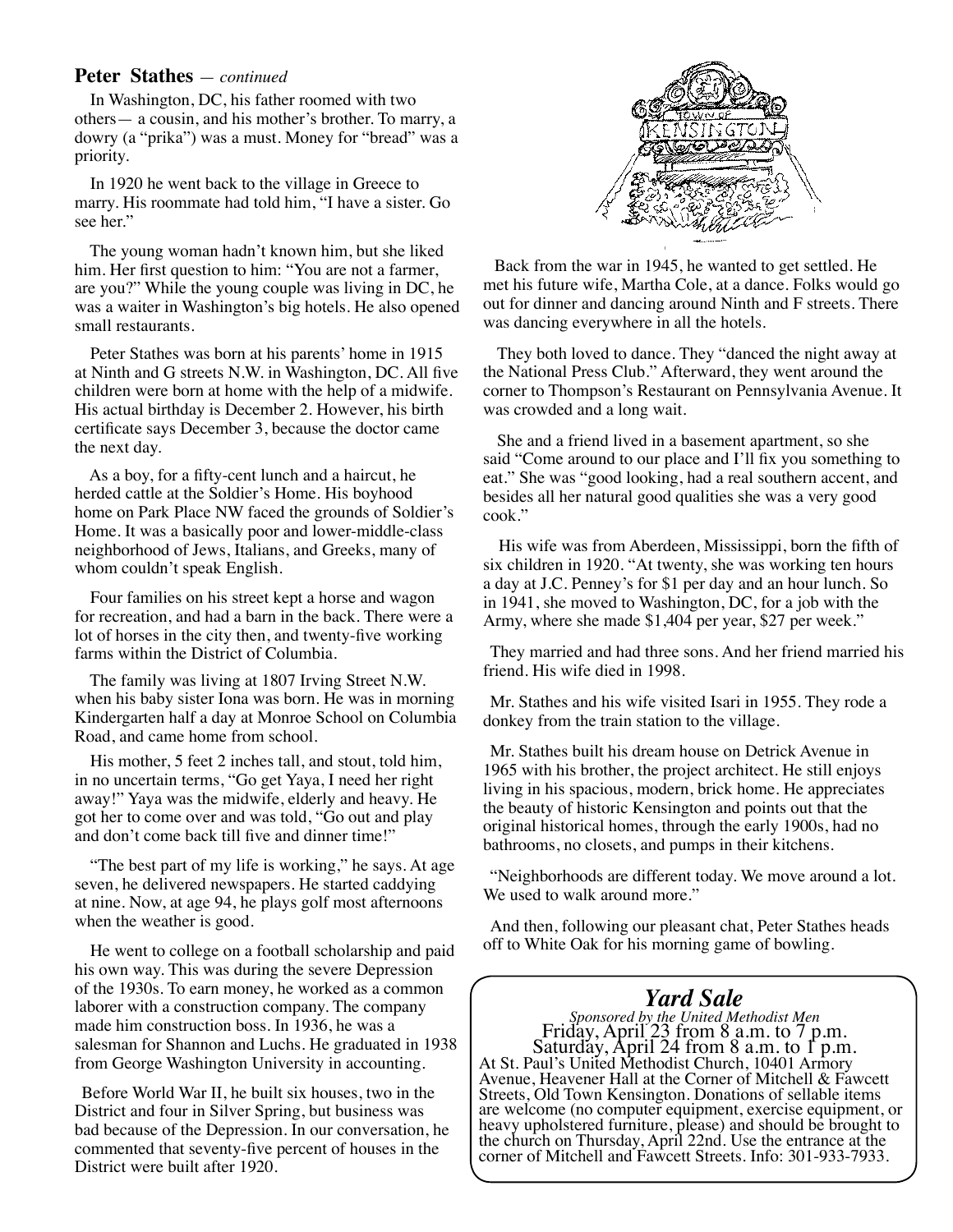## **Woman's Club of Chevy Chase Book Sale —** April 17-21, 2010

 The Woman's Club of Chevy Chase will hold its annual Book Sale from 10:00 a.m. to 3:00 p.m. on April 17 - 21, 2010, at the clubhouse at 7931 Connecticut Avenue, Chevy Chase. There will be books of all kinds, DVD's, CD's, and tapes priced from 50 cents and up. This year's sale includes a "Treasure Trove" of white elephant items and collectibles. Wednesday, April 21, is " $Bag\bar{Day}$ " — fill a bag of books for only \$2.00. There is plenty of free parking behind the building. For information: (301) 652-6480.

#### **Wishing Success to Holy Redeemer School's Annual Shamrock-n-Roll Event**

Saturday, March 20th at 6:30 p.m.

The event is the major fundraiser for Holy Redeemer School, a parochial Catholic school with 400 boys and girls in kindergarten through eighth grade, located at 9715 Summit Avenue in Kensington, Maryland. Tickets include admission for two to the dinner, dance and a raffle drawing for the chance to win \$5000 or one student tuition at Holy Redeemer. Tickets are \$160 after March 15<sup>th</sup>. For tickets contact Coley Beggy at 301-949-0627.

# **Spring Zing Brookside Gardens Conservatory**

Saturday, January 23 - Sunday, April 11, 2010 10 a.m. -5 p.m. daily, FREE

 Visit a place apart and enjoy a world of color and fragrance in the Spring Conservatory. Many tropical plants flower early in the season, like the Birds of Paradise, Strelitzia nicolai, S. reginae, Indian Hawthorn, Rhaphiolepis indica, Begonias, Bromeliads, and orchids. Lush tropical foliage and flowers complement and contrast with the changing assortment of cool season flowers in the seasonal display beds. Snapdragons and violets join fragrant florists' stock, freesia, and sweet peas in a display reminiscent of an early spring garden. Enjoy the lush and lovely plantings and be reminded that winter will melt into spring. Brookside Gardens, 1800 Glenallan Avenue, Silver Spring, MD. Phone: (301) 962-1400

Website: www.brooksidegardens.org



For dates and news of more events, be sure to visit the *Community Activities Calendar* on the web site:

# **www.garyditto.com**

*Gary Ditto's Newsletter welcomes ideas and news items from community members. The editor for this issue is Antoinette Kraneburg of Kensington, assisted by Cherry Wunderlich.* 

#### **Kensington Day of the Book**

Sunday, April 25, 2010, 11 a.m.-4 p.m.

 The 2010 Kensington Day of the Book Festival will be held on Sunday, April 25, from 11 a.m. – 4 p.m. The afternoon street festival celebrates the International Day of the Book with live music, author readings, open mike, activities for children and adults, storytellers...and books, books, books! Local authors, book artists, publishers, booksellers, and literary groups line Howard Avenue in Historic Old Town Kensington to show, sell, and discuss their works. All activities are free, rain or shine. Come celebrate with us! Authors and Artists, Publishers, Booksellers, and Literary Groups can sign up to participate. More at www.dayofthebook.com.

#### **Why Don't My Kids Listen to Me?**

Free talk at PEP, Saturday, April 10, 3:00-4:30 p.m.

 The Parent Encouragement Program (PEP) is offering a free talk on "Why Don't My Kids Listen to Me?" on Saturday, April 10, 3:00-4:30 p.m., at the PEP office at 10100 Connecticut Avenue, Kensington. The talk is for parents of children age 2 to 18 who have not taken a PEP course yet. Receive tips and techniques you can take home and use to gain more cooperation from your children, without repeating, reminding, nagging, or yelling. Space is limited, so pre-registration is required. Call PEP at 301-929-8824.

 PEP's spring classes and workshops begin the week of April 12, and include programs for parents of toddlers and preschoolers, elementary through middle schoolage children, and teens. Take advantage of the earlyregistration discount – sign up by March 31 for any 8-week or 10-week course at 20 percent off the regular fee. For more information, visit www.PEPparent.org or call PEP.

## *New E-Mail Updates from Gary Ditto*—

Sign up for either or both of these updates: • Our Monthly Sold Reports for 20895, sent via e-mail

 • Our weekly "Open House" e-mail You choose what to sign up for and you can always unsubscribe. Sign up on our home page **www.garyditto.com**.